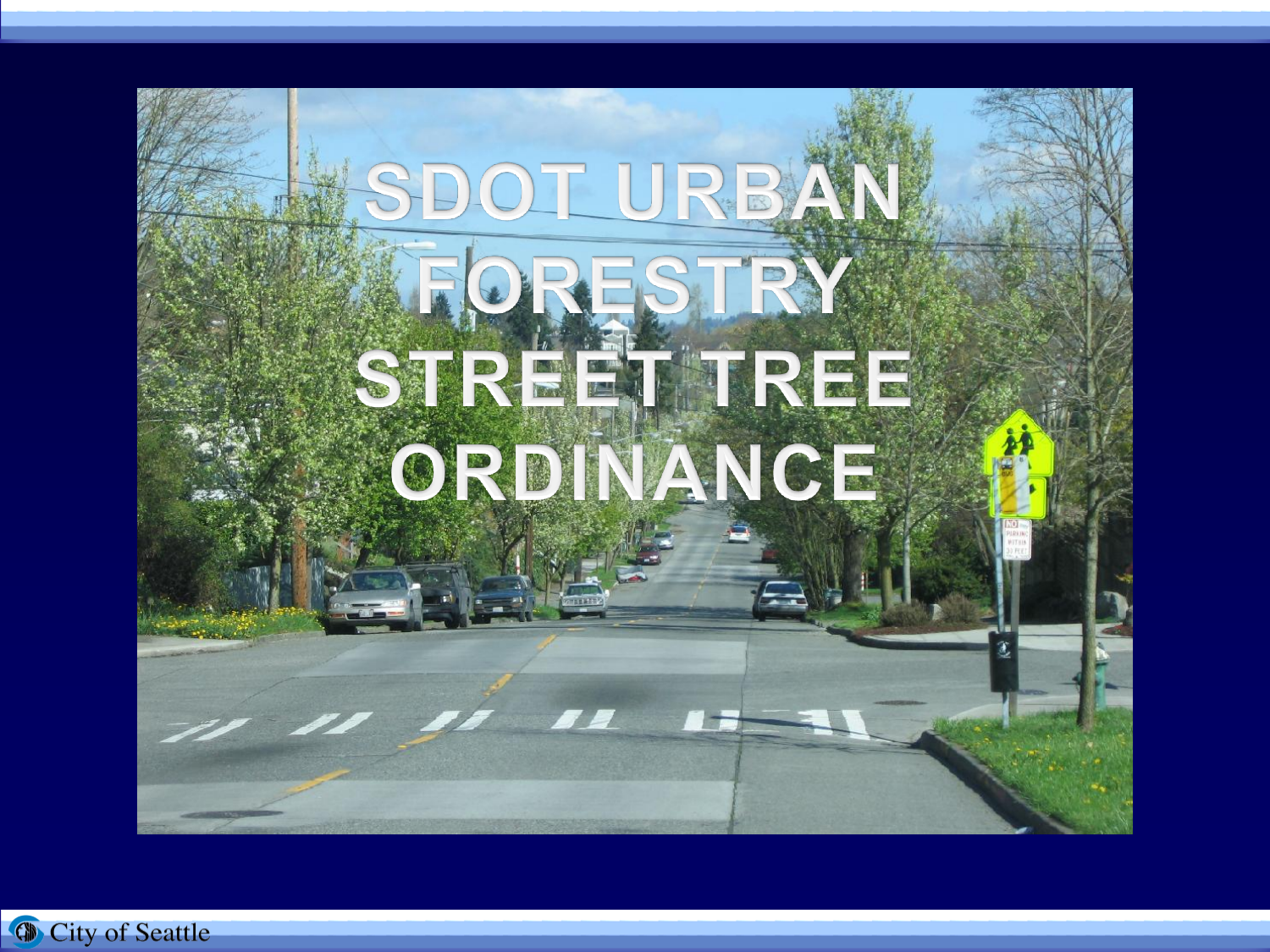

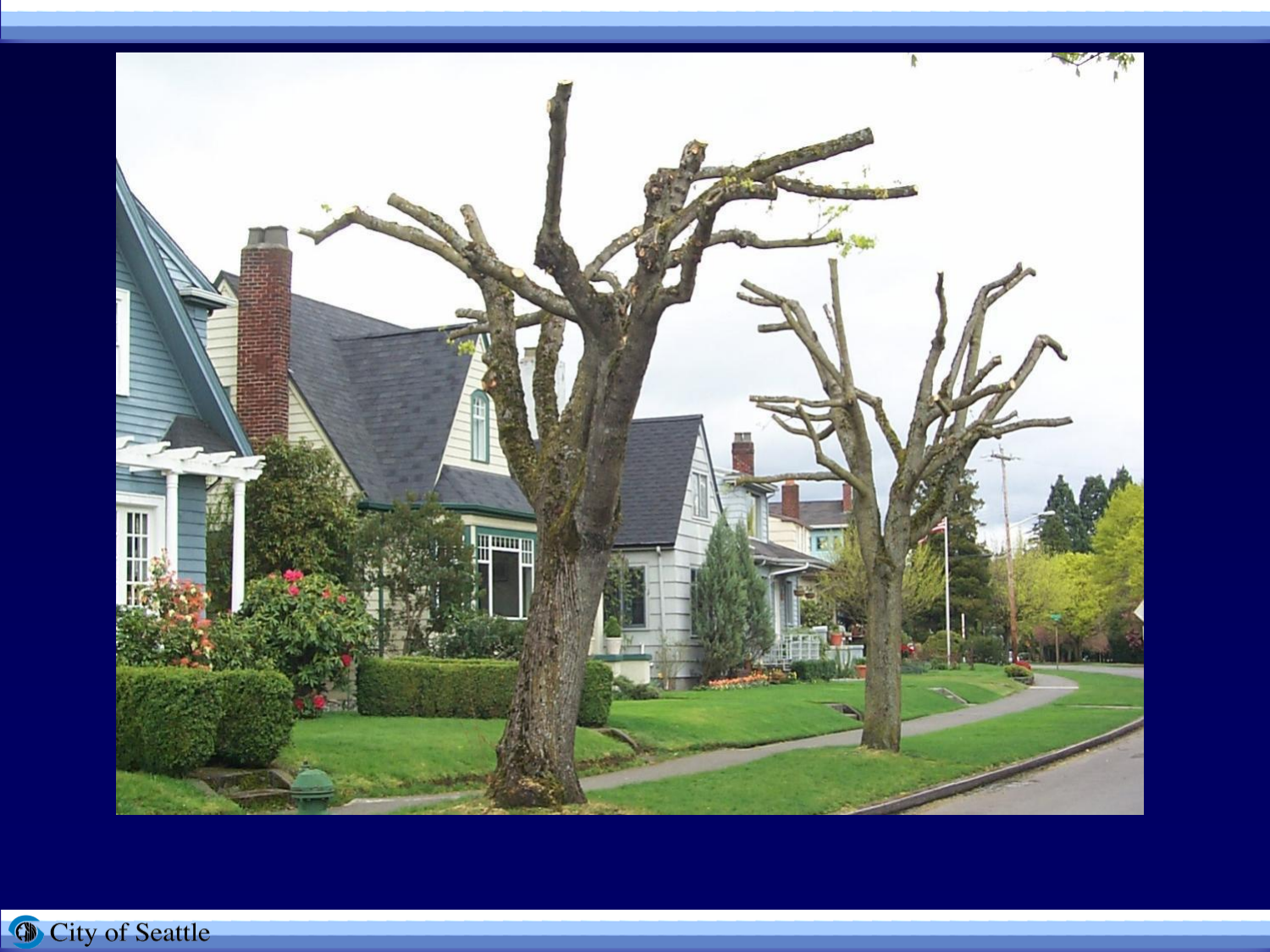

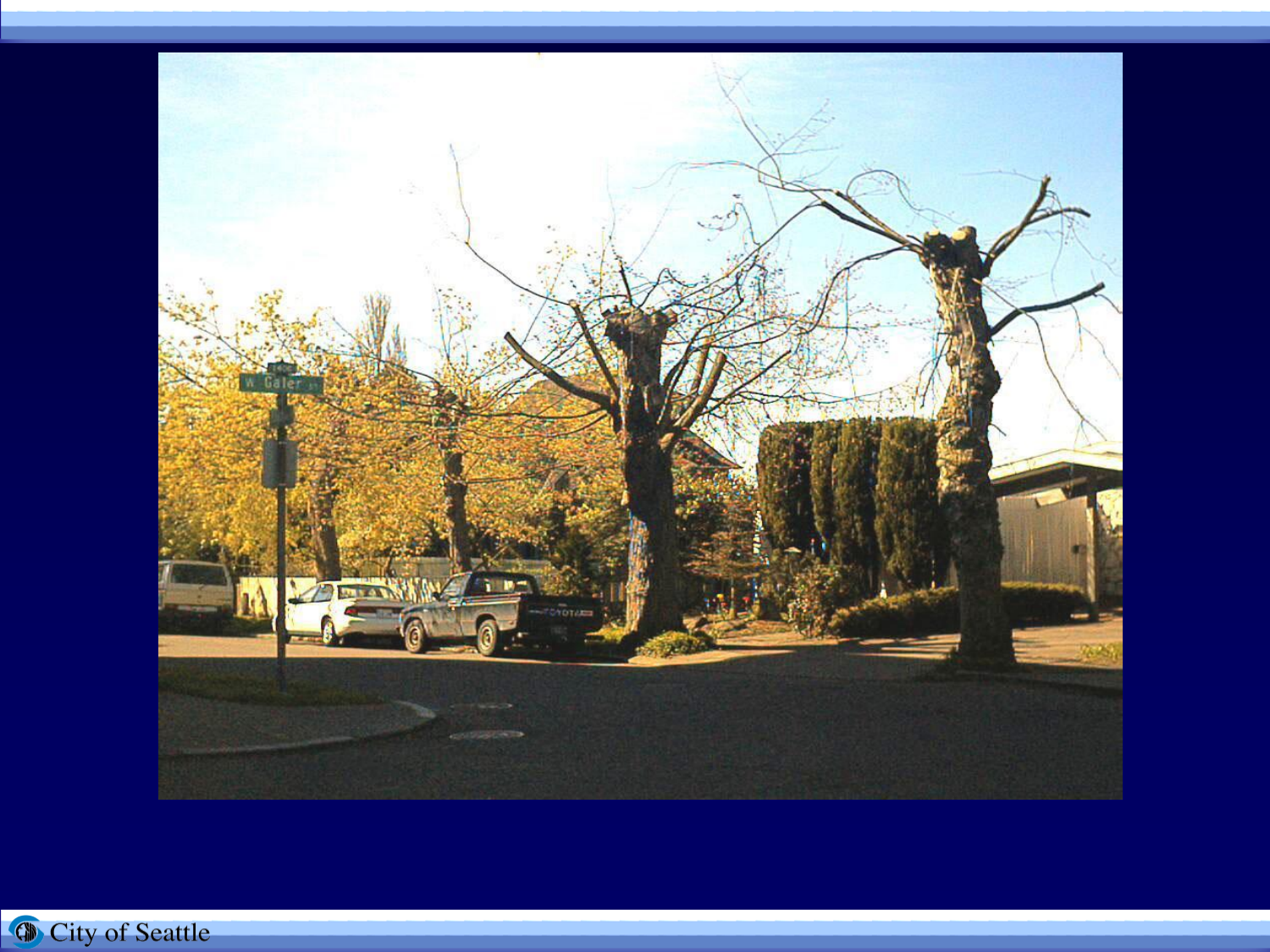# *Street Tree at 4th and Blanchard*



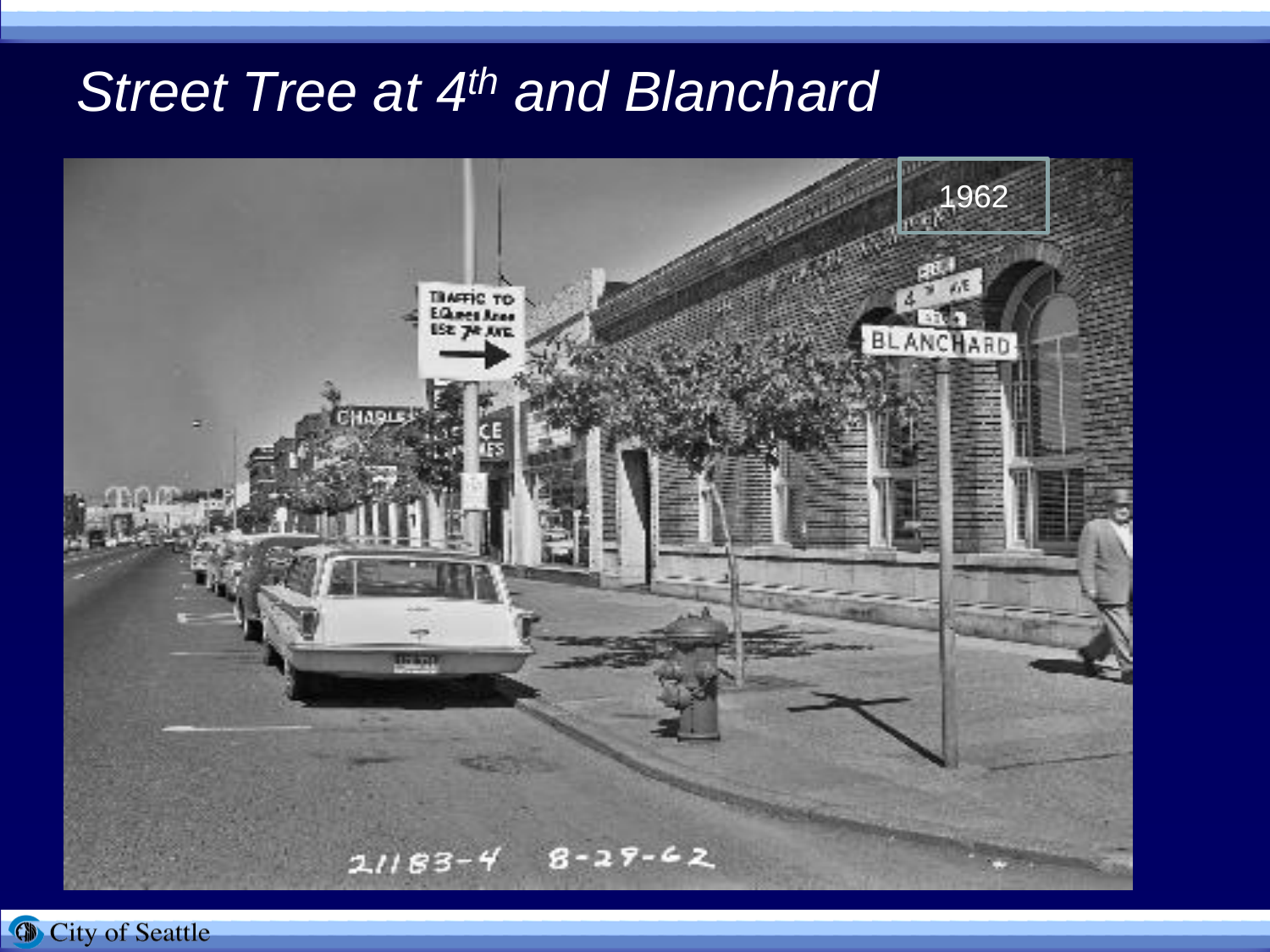# Street Tree at 4th and Blanchard



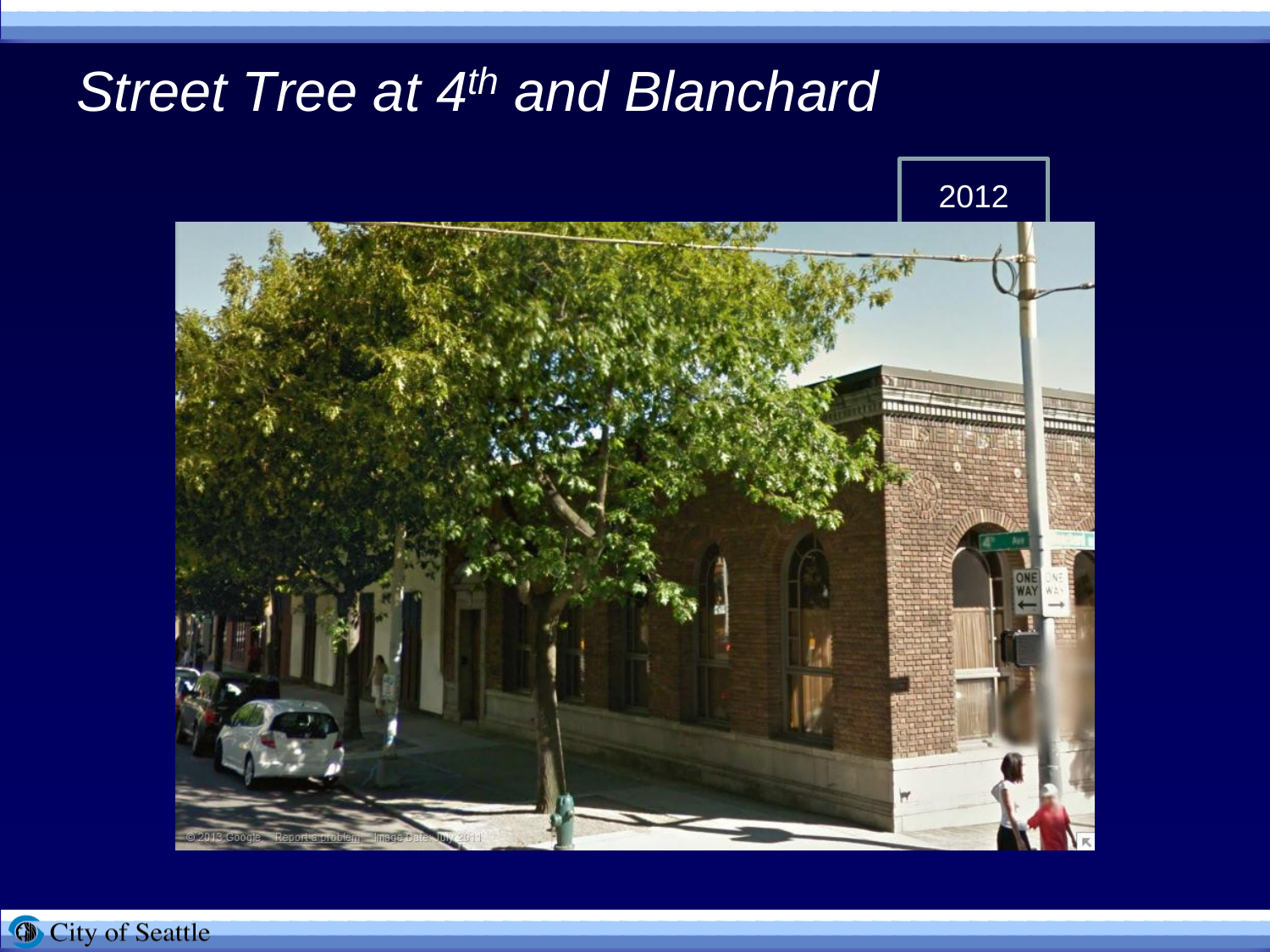**Old Ordinance:** Street Use Ordinance called only for preserving trees but provided no detail.

- Illegal to damage or destroy a street tree
- Regulates attachment of seasonal lighting to trees
- Prohibits topping, spurring, attaching signs or objects
- Prohibits placement of construction debris adjacent to trees
- Regulates the storage of materials adjacent to right-ofway trees.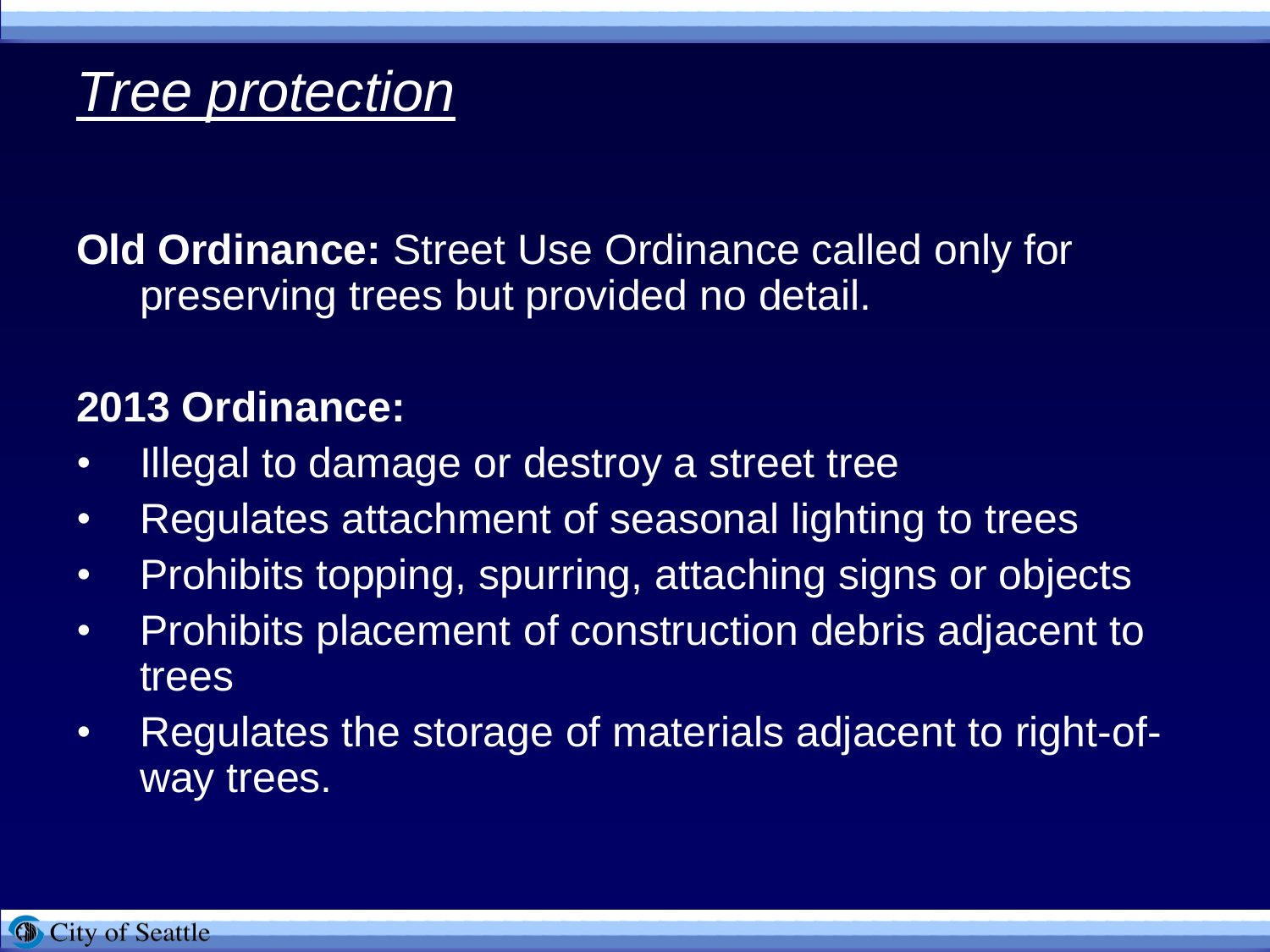### *Permitting*

**Old Ordinance:** Required permits to plant, prune or remove a street tree. No requirement to replace a street tree.

- Describes the process & procedures for applying for a permit
- Defines criteria for granting planting, pruning or removal permits
- Requires a replacement tree when a removal permit is granted
- Allows minor pruning of 2" inch diameter limbs or less without a permit.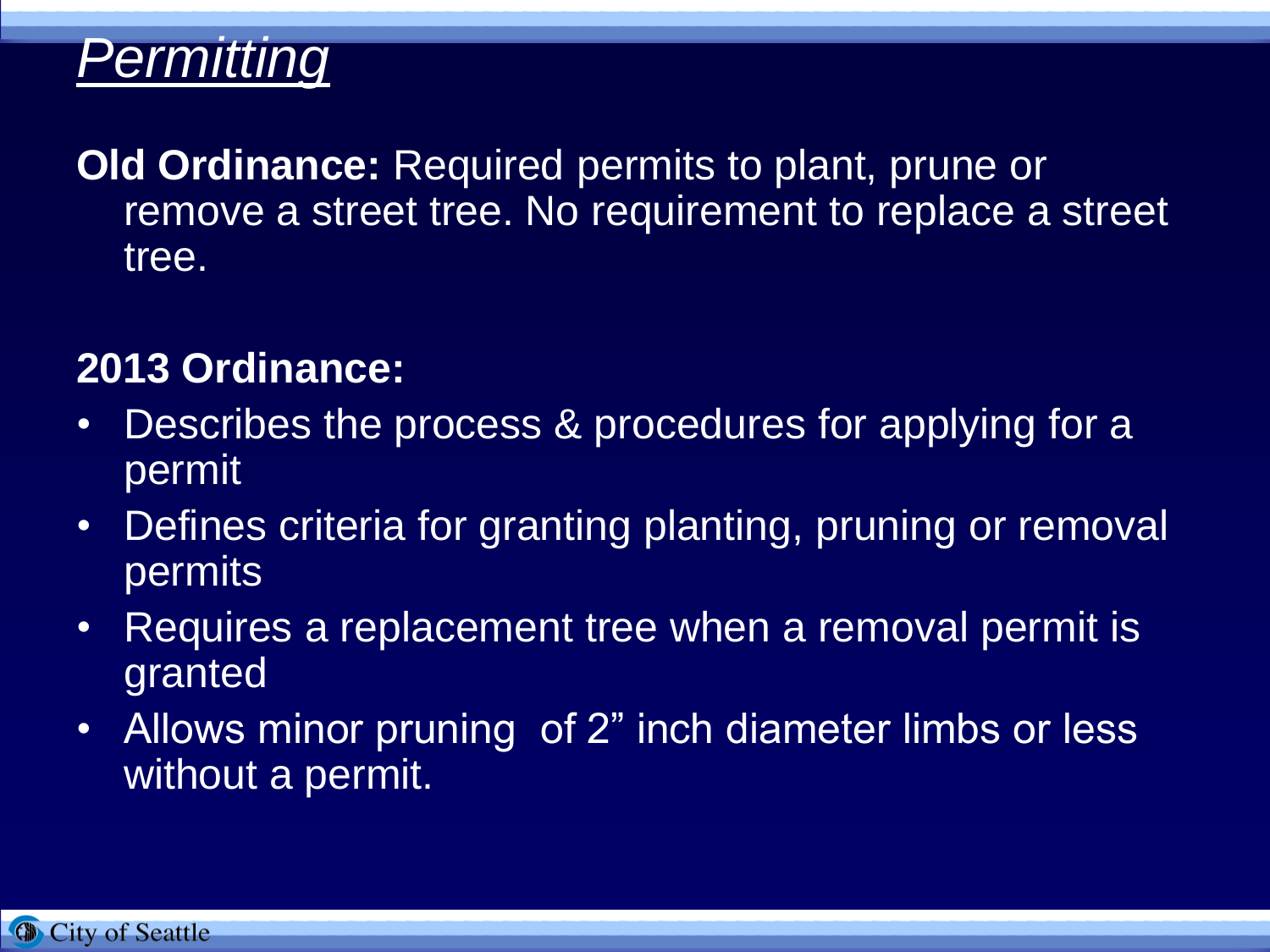### *Tree maintenance*

**Old Ordinance:** Did not define responsibility for maintenance of right-of-way trees.

- Clarifys SDOT & property owner responsibilities for tree maintenance
- Gives city authority to perform emergency work on privately owned ROW trees
- Established criteria by which a tree can be deemed a public nuisance (i.e. Dutch Elm Disease)
- Retains SDOT's authority to order the maintenance of a right-of-way tree to ensure public safety.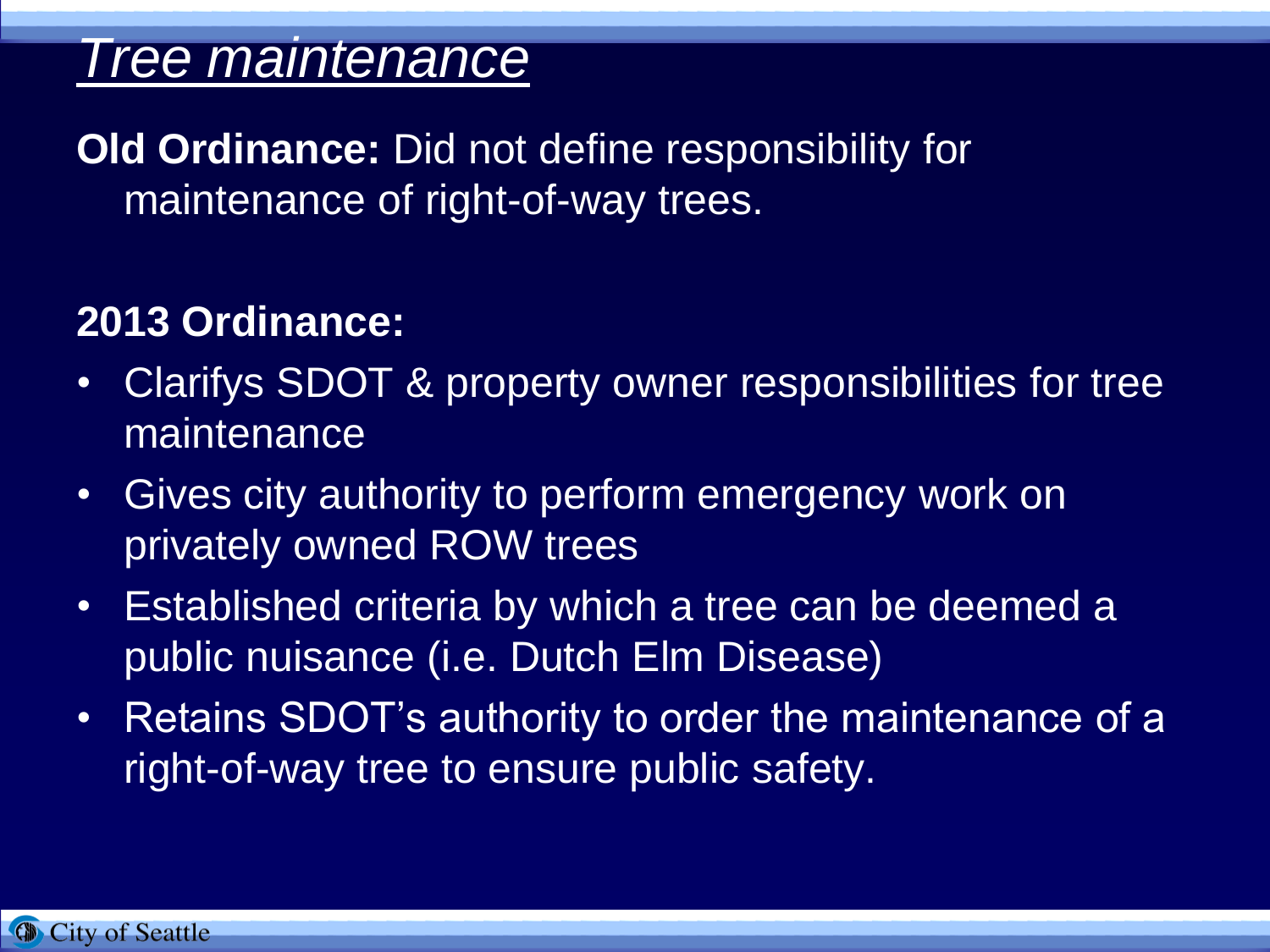## *Arborist Certification / Qualifications*

**Old Ordinance:** Does not require any specific qualifications for companies performing tree work or standards for work performed by them.

- Requires *any* maintenance work on street trees to be performed or supervised by an ISA certified arborist .
- Establishes insurance requirements for tree care firms (STM)
- Allows a property owner to perform minor pruning without a permit
- Requires a permit for major pruning by property owner.
- Requires tree work to meet industry standards.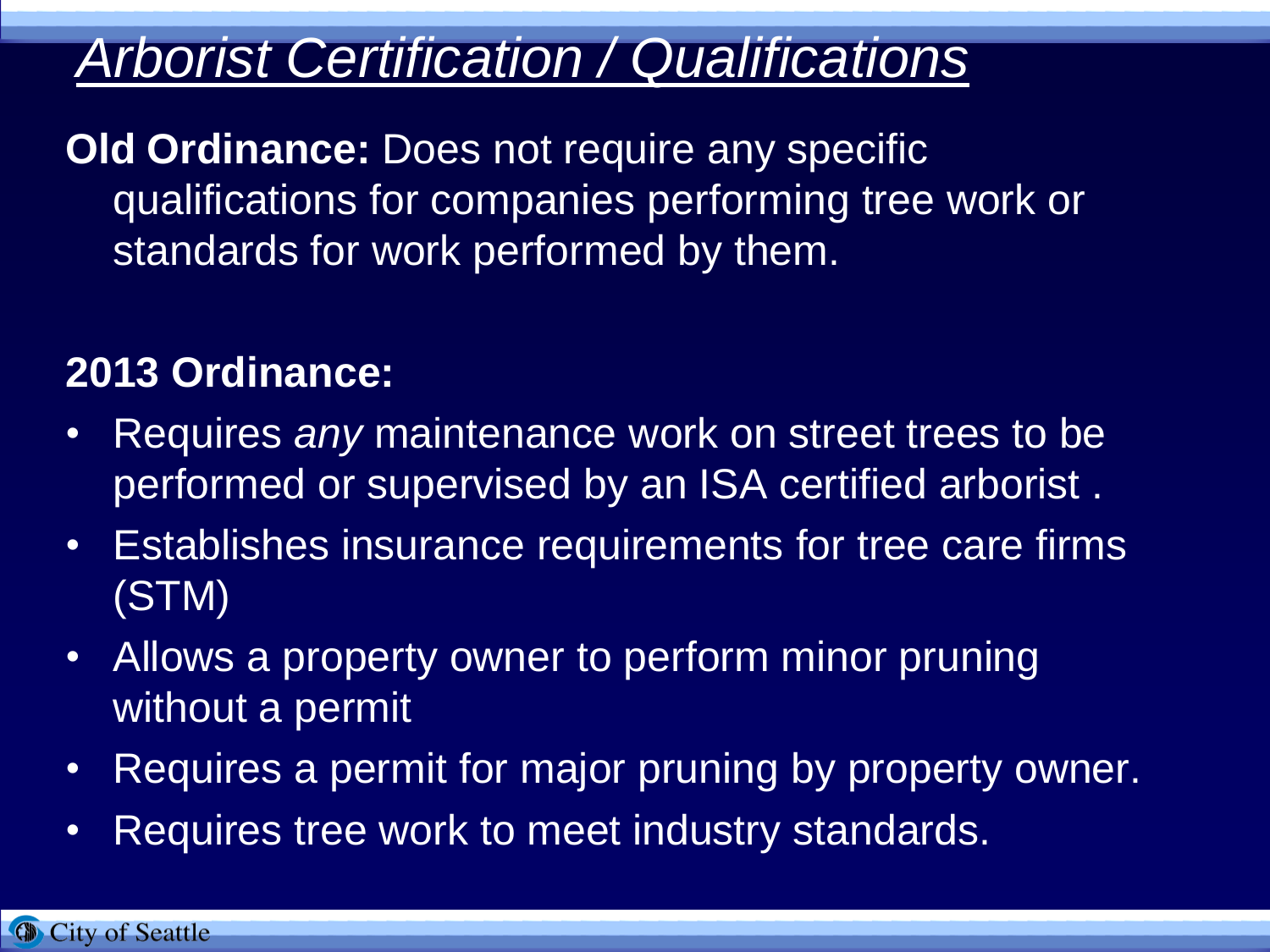

**Old Ordinance:** Inadequate penalties for illegal tree work on privately maintained trees.

- Defines illegal activities related to the treatment of trees
- Establishes penalties for damaging or destroying trees equal to the value of the tree.

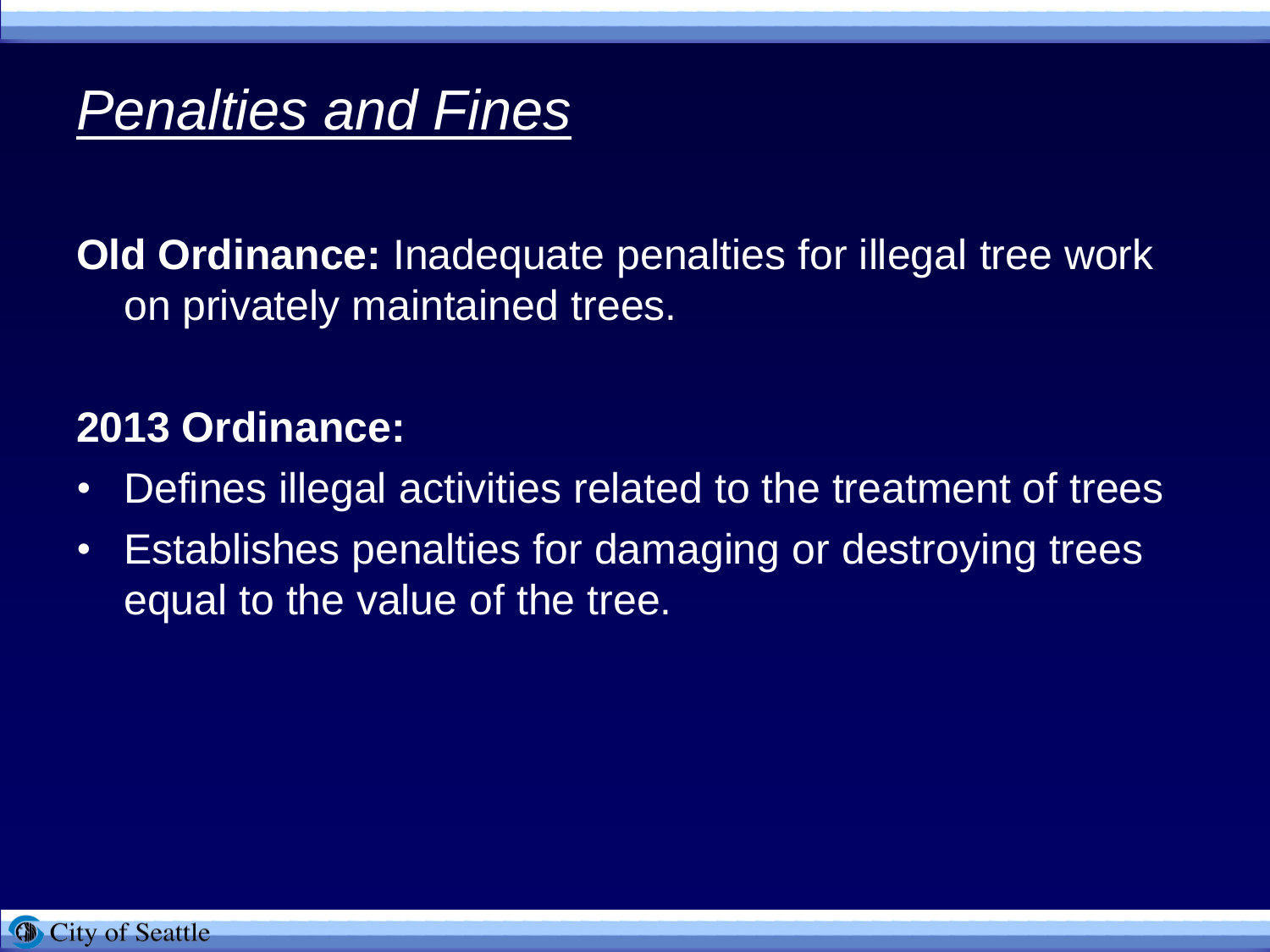## *Support documents*

Client Assistance Memos CAM 2108 – Annual Vehicle Permits CAM 2110 – Traffic Control Plans CAM 2300 – Street Tree Planting CAM 2302 – Tree Pruning or Removal CAM 2307 – Tree Posting Standards Online Street Tree Map http://web6.seattle.gov/SDOT/StreetTrees/ 2013 Urban Forest Stewardship Plan Street Tree Manual Some material will be designated as Directors Rule